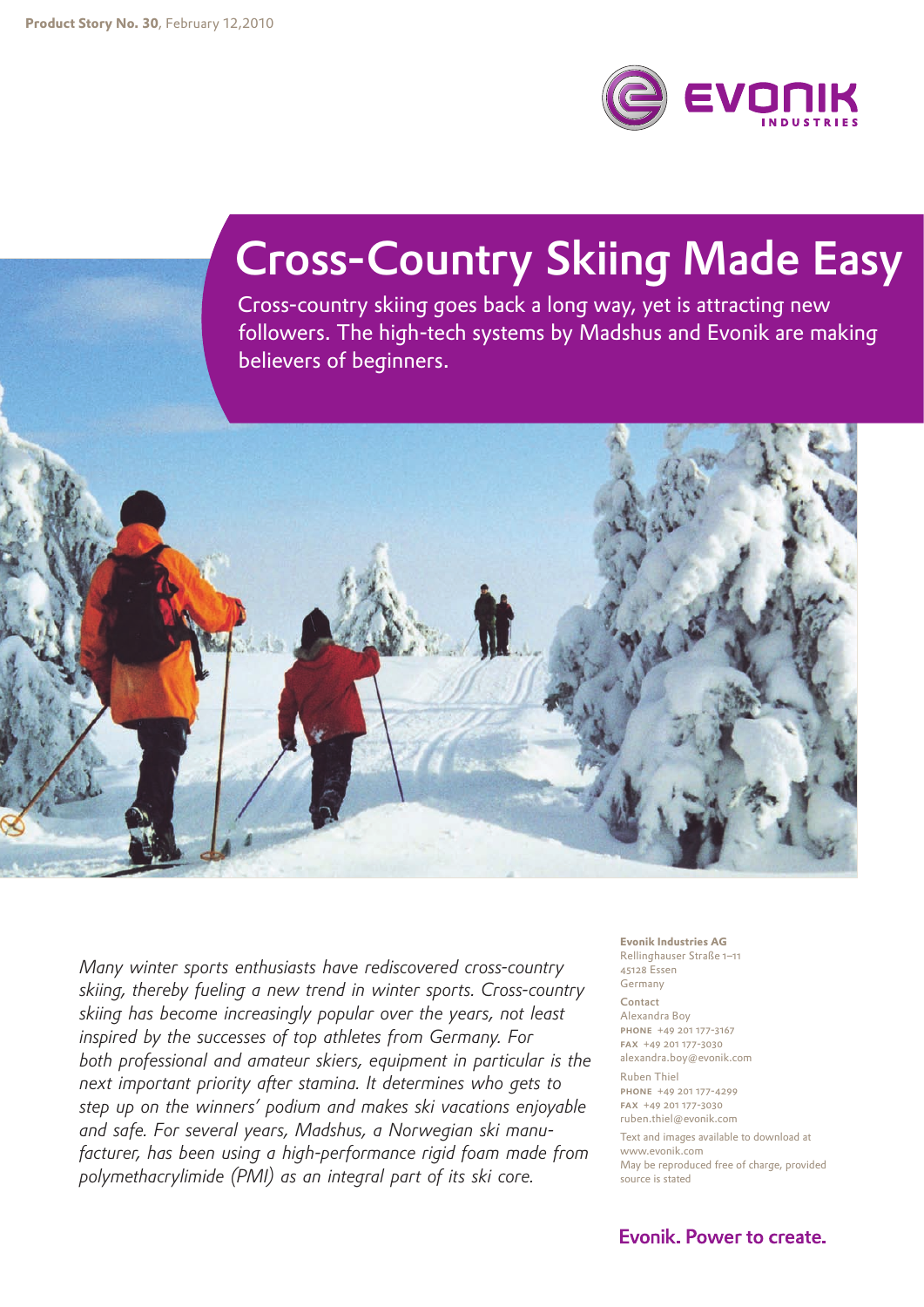

Exciting competitions and broad media attention have made biathlon and cross-country skiing increasingly popular. Like no other, this age-old sport is enjoying a revival. Forget the slopes! Inspired by the athletes, more and more winter sports enthusiasts are discovering the ski runs, which present a real alternative to the ski resorts of the Alpine realms. In Scandinavia, for example, fun and an unforgettable outdoor experience go hand in hand, which offers the plus of healthy endurance training. Gliding through the snow is also good for one's health, since several muscles are activated, although without putting too much strain on the body. While technical prowess, physical strength, stamina and agility are what's called for in any athlete—pro or recreational—the quality of the skis does, of course, also play a vital role. There is one thing that both top-notch and recreational skiers have in common: They can count on the skis built by the Norwegian manufacturer Madhsus.



Solid, rigid, and extraordinarily light, ROHACELL® is an ideal material for lightweight, yet durable skis. Made with a sandwich composite, the skis feature optimal flexibility and dynamics at low weight. Evonik's product is used as a material in box construction—an interior foam core surrounded by a layer of fiberglass-reinforced plastic.

Madshus can look back to a long history and vast experience in manufacturing skis. It built its first skis in a barn in Vardal, Norway, in 1906. This makes Madshus one of the oldest ski manufactures in the world, and one of the most successful, too. Recreational skiers were not the only ones who were soon waxing enthusiastic over the Norwegian manufacturer's quality. A growing number of professional athletes were also crossing the finish line on Madshus skis—at thus, at the "core"—on a product by Evonik.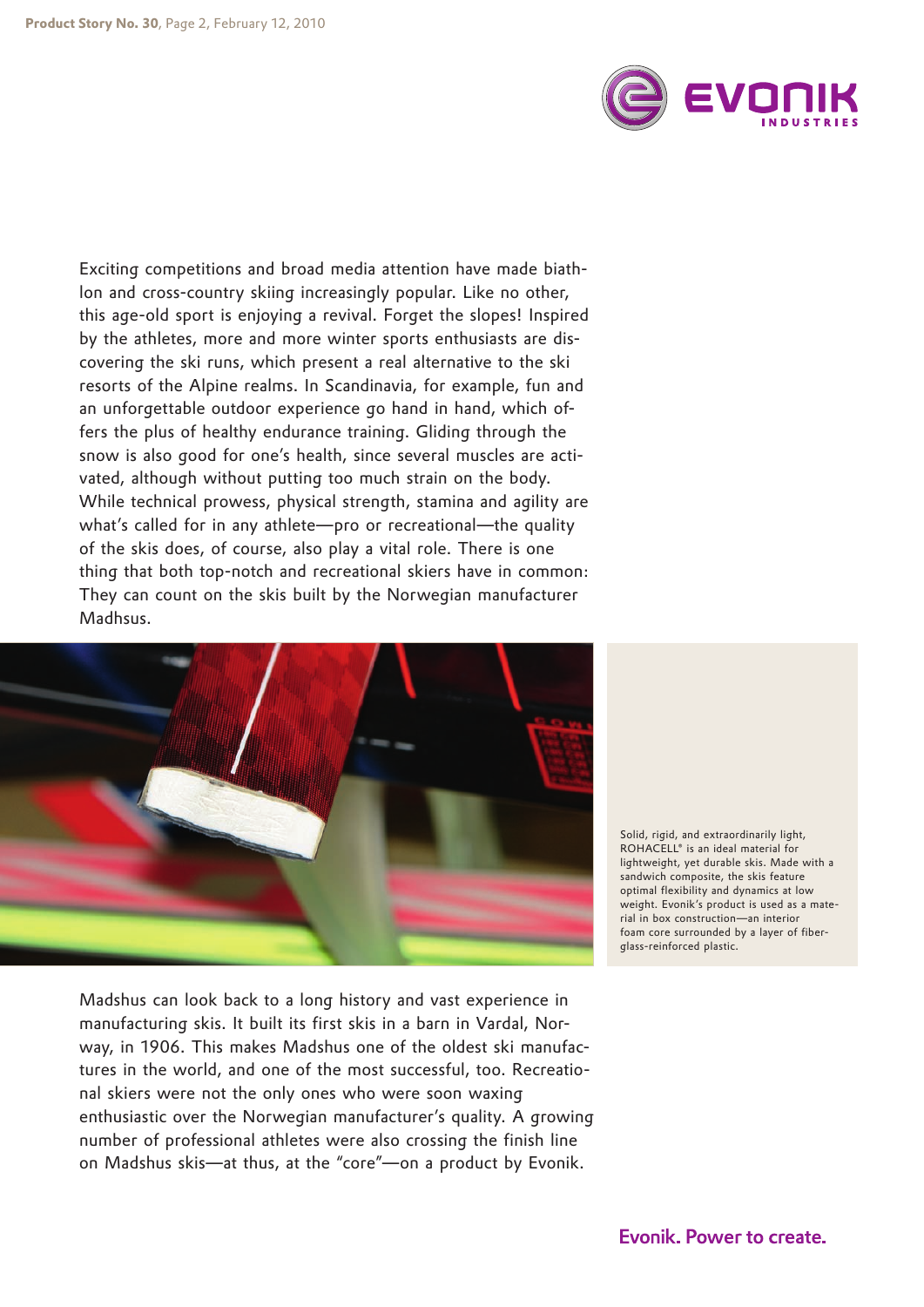



ROHACELL® combines dynamic properties with good formability. Madshus has used Evonik's material to develop top-quality racing skis. The Norwegian company has thus achieved a decisive weight reduction compared to skis with other foam core materials.

According to Madshus' development manager, Gunnar Bjertnaes, Evonik's ROHACELL® high-performance rigid foam has outstanding dynamic properties. Its malleability also means it has excellent processing properties.

"This sandwich core material made in Darmstadt has additionally allowed us to reduce the weight of the skis—which is a crucial factor," Bjertnaes explains. For each gram of extra weight, the athlete has to expend added energy.

Evonik's high-tech material is extremely strong and rigid—a fact attributable, not least, to the even distribution of small air bubbles in the foam structure. The highly rigid PMI foam can be durably combined with all conventional plastics by means of bonding or